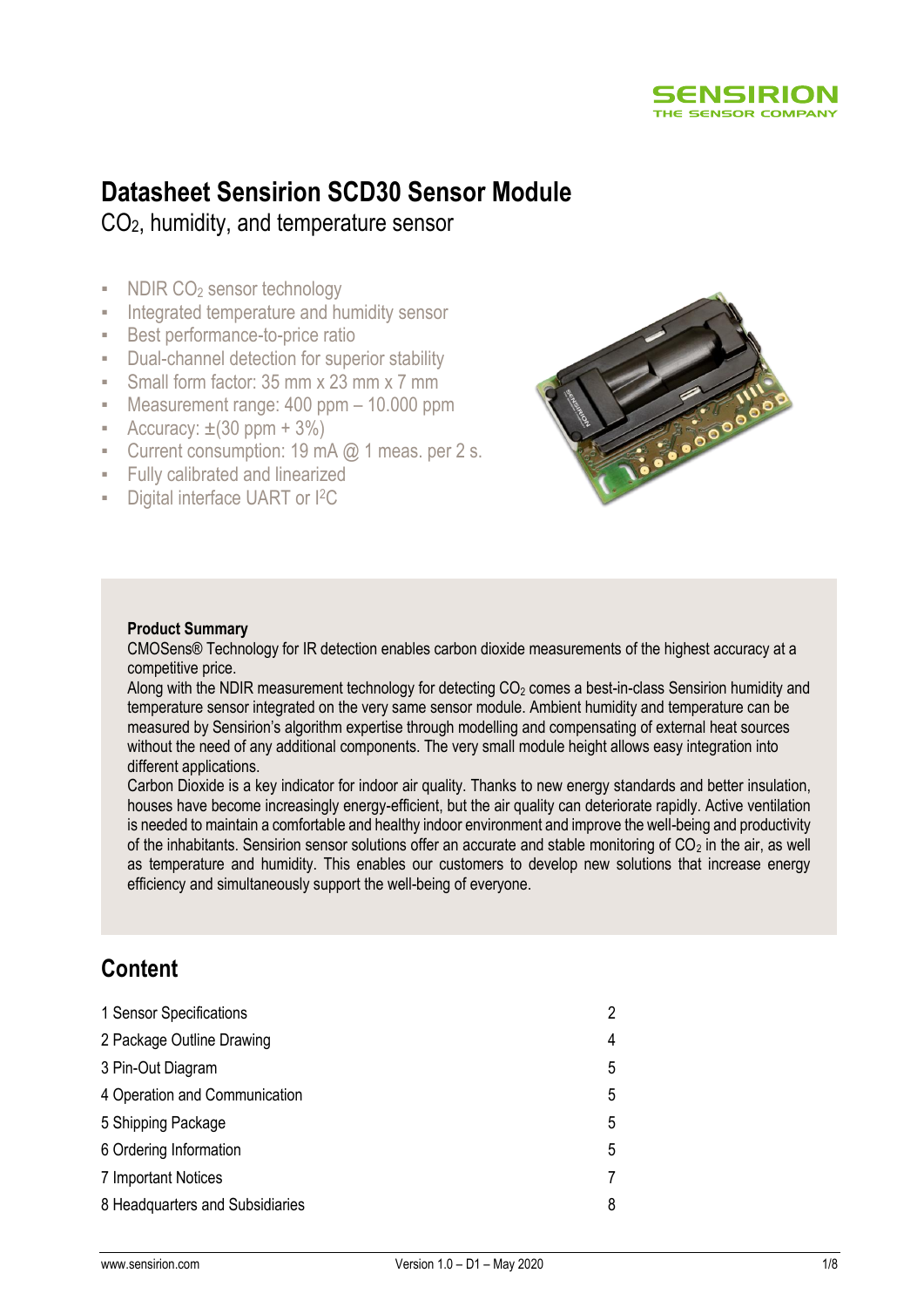

## **1 Sensor Specifications<sup>1</sup>**

#### **CO<sup>2</sup> Sensor Specifications**

<span id="page-1-0"></span>

| Parameter                                 | Conditions                                                                                                                                                        | Value                               |  |
|-------------------------------------------|-------------------------------------------------------------------------------------------------------------------------------------------------------------------|-------------------------------------|--|
| $CO2$ measurement range                   | I2C, UART<br><b>PWM</b>                                                                                                                                           | $0 - 40'000$ ppm<br>$0 - 5'000$ ppm |  |
| Accuracy <sup>2</sup>                     | 400 ppm $-$ 10'000 ppm                                                                                                                                            | $\pm$ (30 ppm + 3%MV)               |  |
| Repeatability <sup>3</sup>                | $400$ ppm $-10'000$ ppm                                                                                                                                           | $± 10$ ppm                          |  |
| Temperature stability <sup>4</sup>        | $T = 0  50^{\circ}C$                                                                                                                                              | $\pm 2.5$ ppm / °C                  |  |
| Response time <sup>5</sup>                | $\tau_{63\%}$                                                                                                                                                     | 20 <sub>s</sub>                     |  |
| Accuracy drift over lifetime <sup>6</sup> | $400$ ppm $-10'000$ ppm<br>ASC field-calibration algorithm activated and<br>SCD30 in environment allowing for ASC, or<br>FRC field-calibration algorithm applied. | $± 50$ ppm                          |  |

<span id="page-1-1"></span>Table 1: SCD30 CO<sub>2</sub> sensor specifications

#### <span id="page-1-2"></span>**Humidity Sensor Specifications 7**

<span id="page-1-3"></span>

| Parameter                  | Conditions                  | Value               |  |
|----------------------------|-----------------------------|---------------------|--|
| Humidity measurement range |                             | l 0 %RH – 100 %RH   |  |
| Accuracy <sup>8</sup>      | $25^{\circ}$ C, 0 – 100 %RH | $\pm$ 3 %RH         |  |
| Repeatability <sup>3</sup> |                             | $\pm$ 0.1 %RH       |  |
| Response time <sup>5</sup> | $\tau_{63\%}$               | 8 s                 |  |
| Accuracy drift             |                             | $< 0.25$ %RH / year |  |

**Table 2:** SCD30 humidity sensor specifications

#### **Temperature Sensor Specification[s](#page-1-2) 7**

| Parameter                                  | <b>Conditions</b>  | Value                                                            |
|--------------------------------------------|--------------------|------------------------------------------------------------------|
| Temperature measurement range <sup>9</sup> |                    | $-40^{\circ}$ C – 70 $^{\circ}$ C                                |
| Accuracy <sup>8</sup>                      | $0 - 50^{\circ}$ C | $\pm (0.4\degree C + 0.023 \times (T \degree C) - 25\degree C))$ |
| Repeatability <sup>3</sup>                 |                    | $\pm 0.1$ °C                                                     |
| Response time <sup>5</sup>                 | $\tau_{63\%}$      | >10 s                                                            |
| Accuracy drift                             |                    | $< 0.03 °C$ / year                                               |

**Table 3:** SCD30 temperature sensor specifications

1 Default conditions of T = 25°C, humidity = 50 %RH, p = 1013 mbar,  $V_{DD}$  = 3.3 V, continuous measurement mode with measurement rate = 2 s apply to values listed in the tables, unless otherwise stated.

<sup>2</sup> Deviation to a high-precision reference in the calibrated range (400 – 10'000 ppm) of the SCD30. Accuracy is fulfilled by > 90% of the sensors after calibration. Rough handling, shipping and soldering reduces the accuracy of the sensor. Full accuracy is restored with FRC or ASC recalibration features. Accuracy is based on tests with gas mixtures having a tolerance of  $\pm$  1.5%.

<sup>3</sup> RMS error of consecutive measurements at constant conditions. Repeatability is fulfilled by > 90% of the sensors.

4 Average slope of CO<sub>2</sub> accuracy when changing temperature, valid at 400 ppm. Fulfilled by > 90% of the sensors after calibration.

<sup>5</sup> Time for achieving 63% of a respective step function. Response time depends on design-in, heat exchange and environment of the sensor in the final application. <sup>6</sup> CO<sup>2</sup> concentrations < 400 ppm may result in sensor drifts when ASC is activated. For proper function of ASC field-calibration algorithm SCD30 has to be exposed to air with  $CO<sub>2</sub>$  concentration 400 ppm regularly.

<sup>7</sup> Design-in of the SCD30 in final application and the environment impacts the accuracy of the RH/T sensor. Heat sources have to be considered for optimal performance. Please use integrated on-board RH/T compensation algorithm to account for the actual design-in.

 $8$  Deviation to a high-precision reference. Accuracy is fulfilled by > 90% of the sensors after calibration.

9 RH/T sensor component is capable of measuring up to T = 120°C. Measuring at T > 70°C might result in permanent damage of the sensor.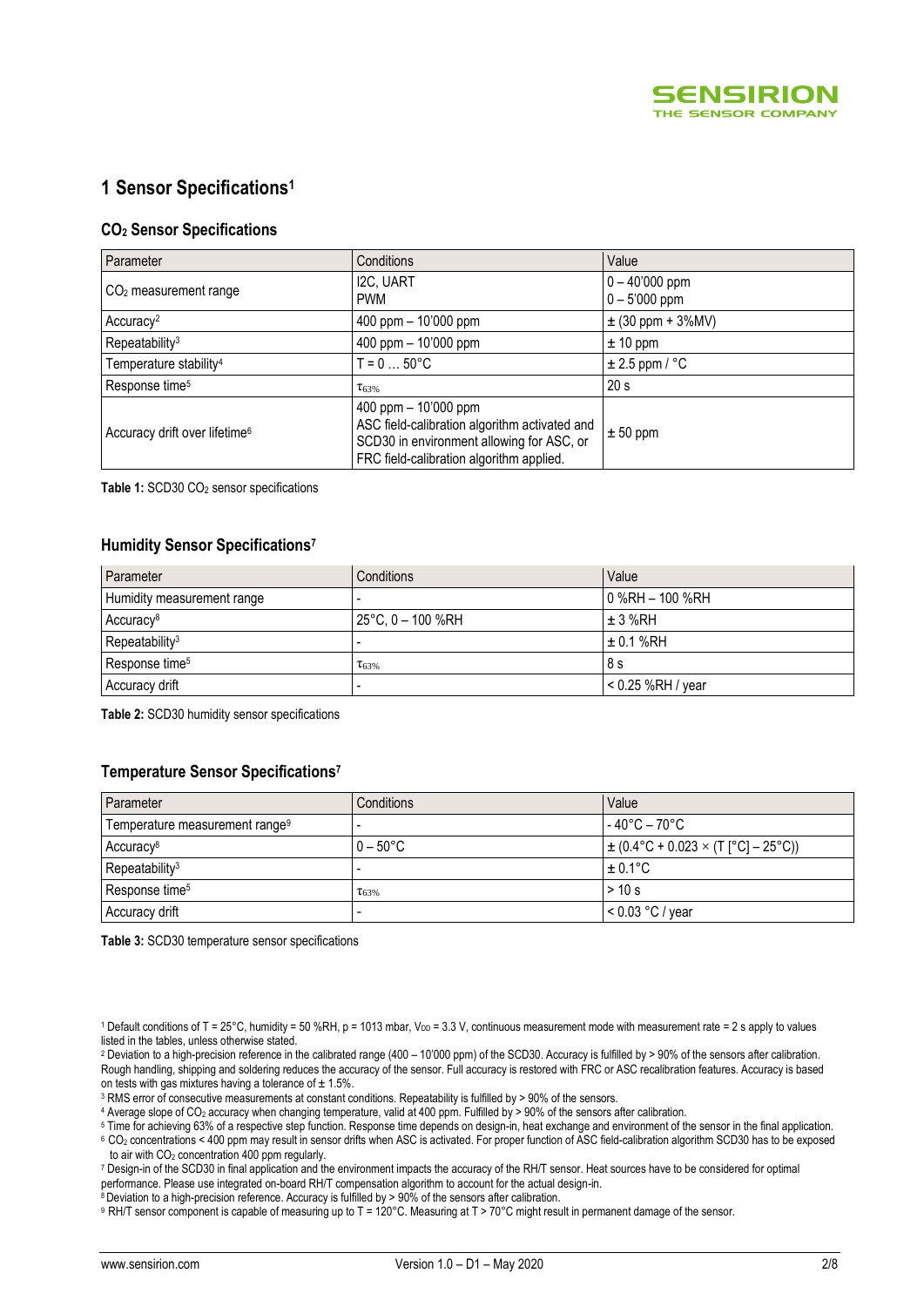

### **Electrical Specifications**

| Parameter                                                    | Conditions                              | Value                                                              |
|--------------------------------------------------------------|-----------------------------------------|--------------------------------------------------------------------|
| Average current <sup>10</sup>                                | Update interval 2 s                     | 19 <sub>mA</sub>                                                   |
| Max. current                                                 | During measurement                      | 75 mA                                                              |
| DC supply voltage (Vdd <sub>min</sub> - Vdd <sub>max</sub> ) | Min. and max. criteria to operate SCD30 | $3.3 V - 5.5 V$                                                    |
| Interface                                                    |                                         | UART (Modbus Point to Point; TTL Logic),<br>PWM and <sup>2</sup> C |
| Input high level voltage $(VIH)$<br>12C                      | Min. and max. criteria to operate SCD30 | $1.75V - 3.0V$                                                     |
| Input high level voltage $(V_{H})$<br><b>Modbus</b>          | Min. and max. criteria to operate SCD30 | $1.75 V - 5.5 V$                                                   |
| Input low level voltage $(V_{IL})$<br>I2C/Modbus             | Min. and max. criteria to operate SCD30 | $-0.3 V - 0.9 V$                                                   |
| Output low level voltage (V <sub>OL</sub> )<br>I2C/Modbus    | $I_{10} = +8$ mA, Max. criteria         | 0.4V                                                               |
| Output high level voltage (V <sub>OH</sub> )<br>I2C/Modbus   | $\ln 5 = -6$ mA. Min. criteria          | 2.4V                                                               |

**Table 4** SCD30 electrical specifications

#### **Operation Conditions, Lifetime and Maximum Ratings**

| Parameter                        | Conditions                                                                       | Value                             |
|----------------------------------|----------------------------------------------------------------------------------|-----------------------------------|
| Temperature operating conditions | Valid for CO <sub>2</sub> sensor.                                                | $0 - 50^{\circ}$ C                |
| Humidity operating conditions    | Non-condensing. Valid for CO <sub>2</sub> sensor.                                | $0 - 95$ %RH                      |
| DC supply voltage                | Exceeding specified range will result in<br>damage of the sensor.                | $-0.3 V - 6.0 V$                  |
| Voltage to pull up selector-pin  | Max criteria                                                                     | 4.0 V                             |
| Voltage to pull up selector-pin  | Min criteria                                                                     | 1.75V                             |
| Storage temperature conditions   | Exceeding specified range will result in<br>damage of the sensor.                | $-40^{\circ}$ C – 70 $^{\circ}$ C |
| Maintenance Interval             | Maintenance free when ASC field-<br>calibration algorithm <sup>11</sup> is used. | None                              |
| Sensor lifetime                  |                                                                                  | 15 years                          |

**Table 5:** SCD30 operation conditions, lifetime and maximum ratings

<sup>10</sup> Average current including idle state and processing. Other update rates for small power budgets can be selected via the digital interface.

<sup>&</sup>lt;sup>11</sup> CO<sub>2</sub> concentrations < 400 ppm may result in sensor drifts. For proper function of ASC field-calibration algorithm SCD30 has to be exposed to air with 400 ppm regularly.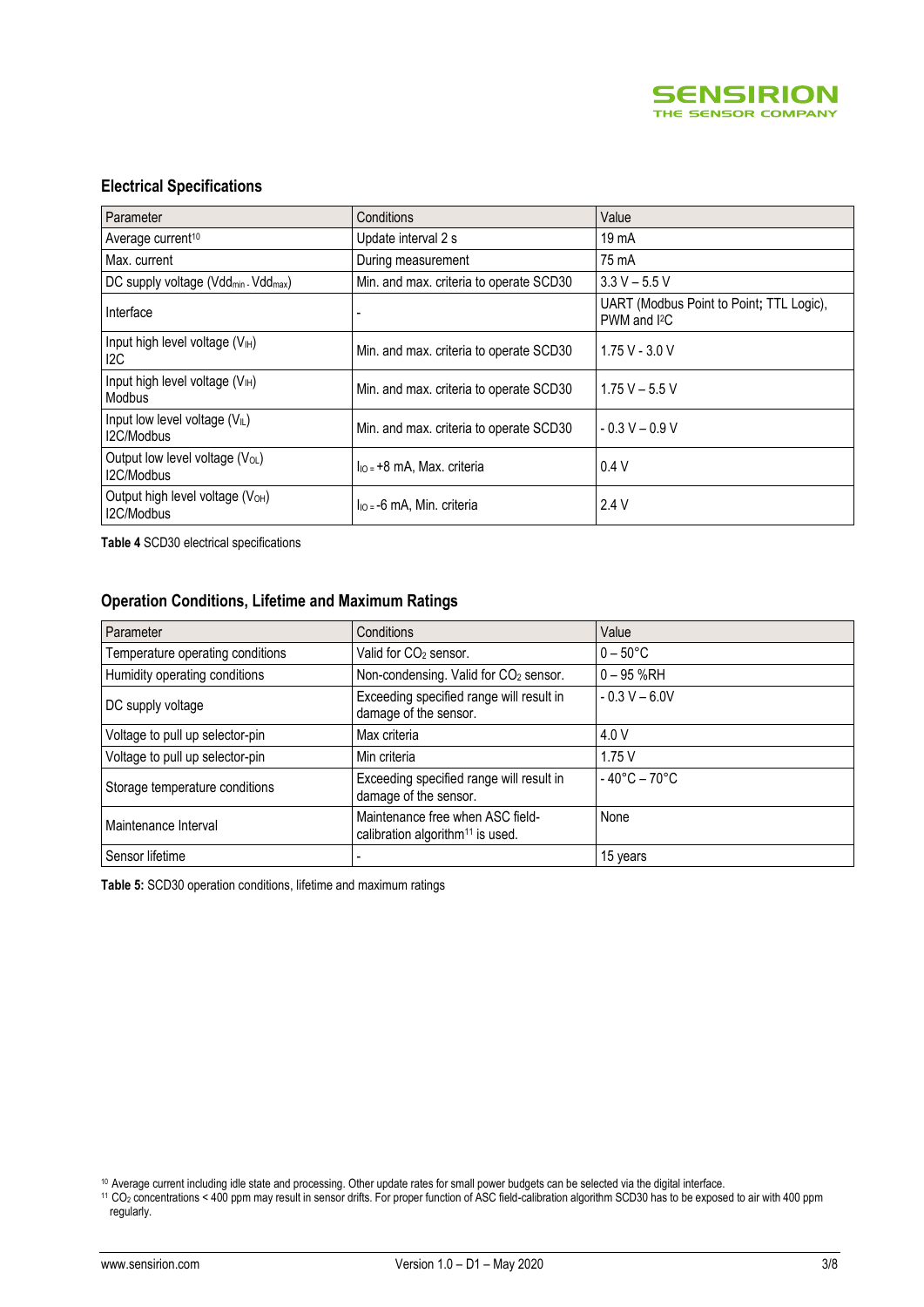

## **2 Package Outline Drawing**



**Figure 1** Product outline drawing of SCD30. Pictures on the left show top-view, pictures on the right bottom-view.

Sensor height is 7 mm at the thickest part of SCD30. The weight of one SCD30 sensor is 3.4 g.

| Table 6: Nominal dimensions and tolerances SCD30 |
|--------------------------------------------------|
|--------------------------------------------------|

| Dimension      |        | B      |        | ◡      |        |            | G      |        |
|----------------|--------|--------|--------|--------|--------|------------|--------|--------|
| Nominal [mm]   | 23.00  | 35.00  | 7.00   | .60    | .00    | 15.24      | 40. ا  | .40    |
| Tolerance [mm] | ± 0.20 | ± 0.20 | ± 0.70 | ± 0.20 | ± 0.15 | $\pm 0.30$ | ± 0.15 | ± 0.15 |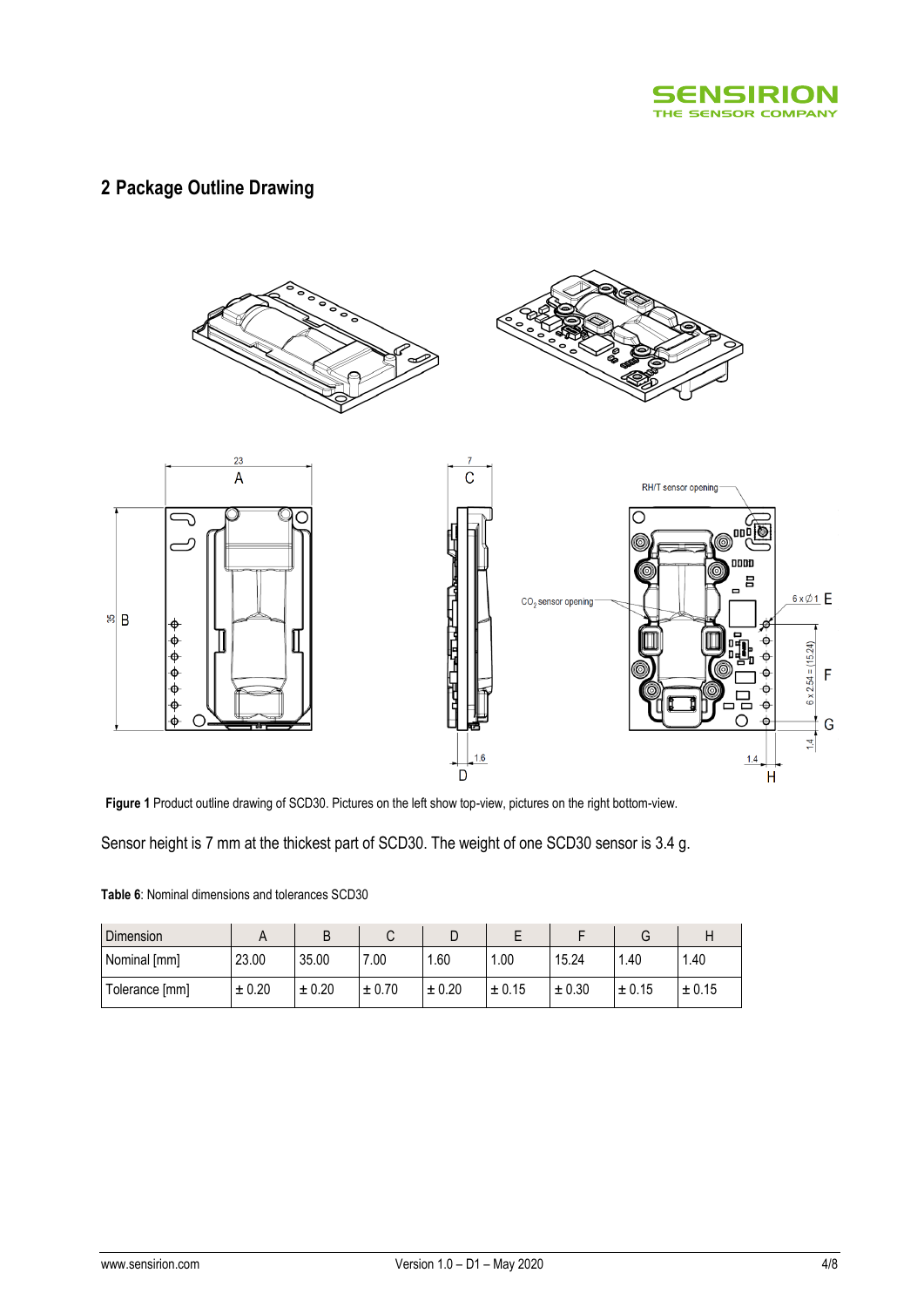

## **3 Pin-Out Diagram**

| Pin               | Comments                                                                                                                                                                             |                                               |
|-------------------|--------------------------------------------------------------------------------------------------------------------------------------------------------------------------------------|-----------------------------------------------|
| <b>VDD</b>        | Supply Voltage                                                                                                                                                                       | VDD<br>GND<br>TXXSDA<br>RXXSDA<br>PVMM<br>SEL |
| <b>GND</b>        | Ground                                                                                                                                                                               |                                               |
| TX/<br>SCL        | Modbus: Transmission line (Push/Pull with 3V level)<br>$12C$ : Serial clock (internal 45k $\Omega$ pull-up resistor, pulled<br>to 3V, for higher voltages a level shifter is needed) |                                               |
| RX/<br><b>SDA</b> | Modbus: Receive line (Input must not exceed 5.5V)<br>I <sup>2</sup> C: Serial data (internal 45kΩ pull-up resistor, pulled<br>to 3V, for higher voltages a level shifter is needed)  |                                               |
| <b>RDY</b>        | Data ready pin. High when data is ready for read-out                                                                                                                                 |                                               |
| <b>PWM</b>        | PWM output of CO <sub>2</sub> concentration measurement                                                                                                                              |                                               |
| <b>SEL</b>        | Interface select pin. Pull to VDD (do not exceed 4V, use<br>voltage divider in case your VDD is >4V) for selecting<br>Modbus, leave floating or connect to GND for selecting<br>PC.  |                                               |

**Figure 2:** Pin-out of the SCD30.

## **4 Operation and Communication**

Communication lines for I2C have an internal pull-up (45kOhm) to 3V, for higher voltages a level shifter is needed. Check VIH level of your I2C master to determine communication voltage. Please visit the download center of Sensirion webpage for the I2C, Modbus and PWM interface documentation <sup>12</sup>.

### **5 Shipping Package**

SCD30 sensor is shipped in stackable trays with 40 pieces each. The tray dimension is 363 mm x 257 mm x 19 mm. Stacking of trays results in an effective tray height of 13 mm.

## **6 Ordering Information**

SCD30 and accessory can be ordered via the following article numbers.

| Product          | Description                                           | Article Number |
|------------------|-------------------------------------------------------|----------------|
| ⊩SCD30 sensor    | CO <sub>2</sub> , RH and T sensor module              | 1-101625-10    |
| SEK-SCD30-Sensor | Standalone SCD30 sensor for EvalKit                   | 3.000.061      |
| SEK-SensorBridge | Sensor Bridge to connect SEK-SCD30-Sensor to computer | 3.000.124      |

<sup>&</sup>lt;sup>12</sup> www.sensirion.com/file/scd30\_interface\_description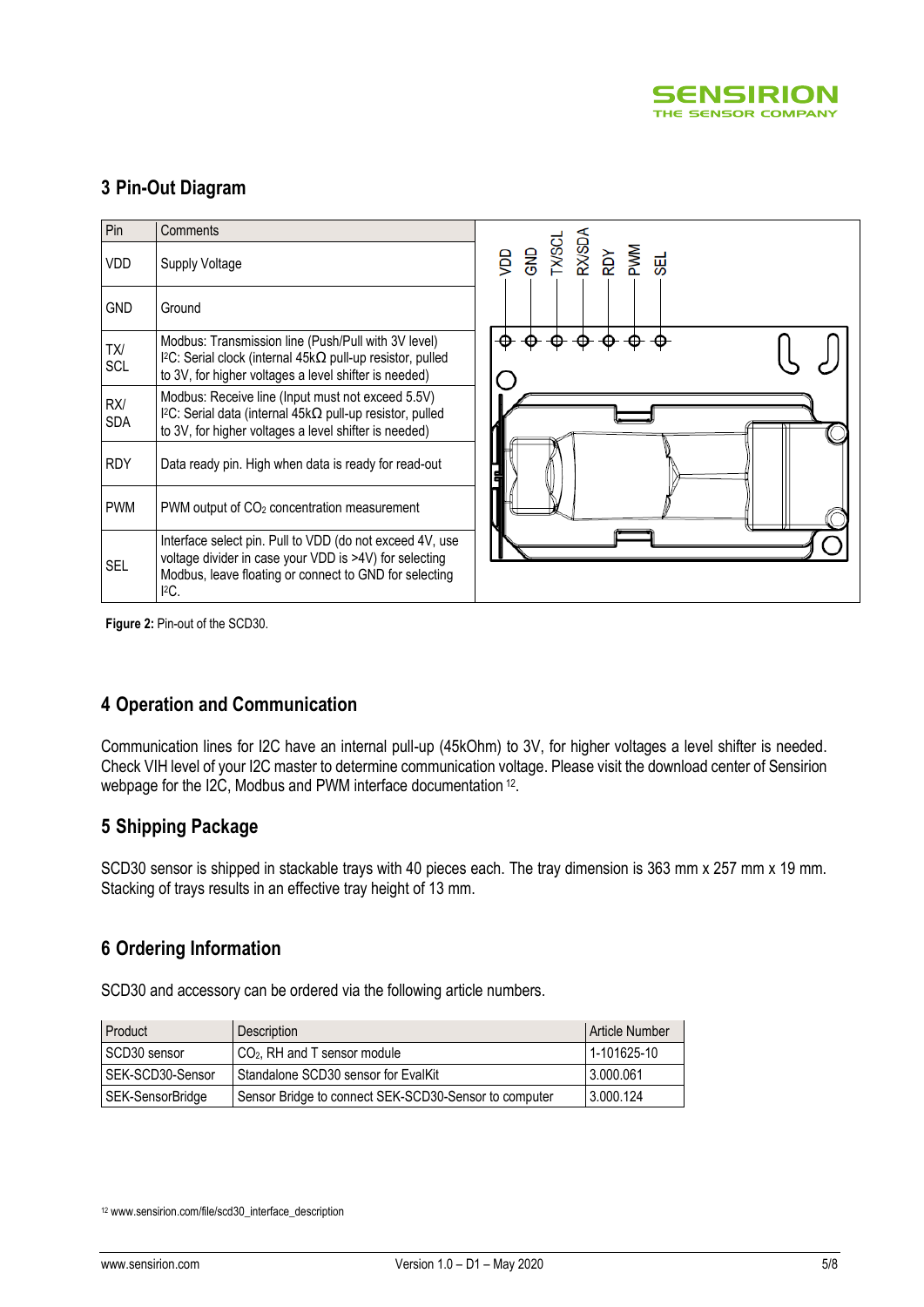

## **Revision History**

| Date     | Revision | Page (s) | Changes                                            |
|----------|----------|----------|----------------------------------------------------|
| May 2020 | 1.0      |          | Refinement of electrical specification             |
|          |          |          | Additional comments on Pin-Out diagram;            |
|          |          |          | Makeover of chapter 4: operation and communication |
|          |          |          | Modified article number SEK-SensorBridge           |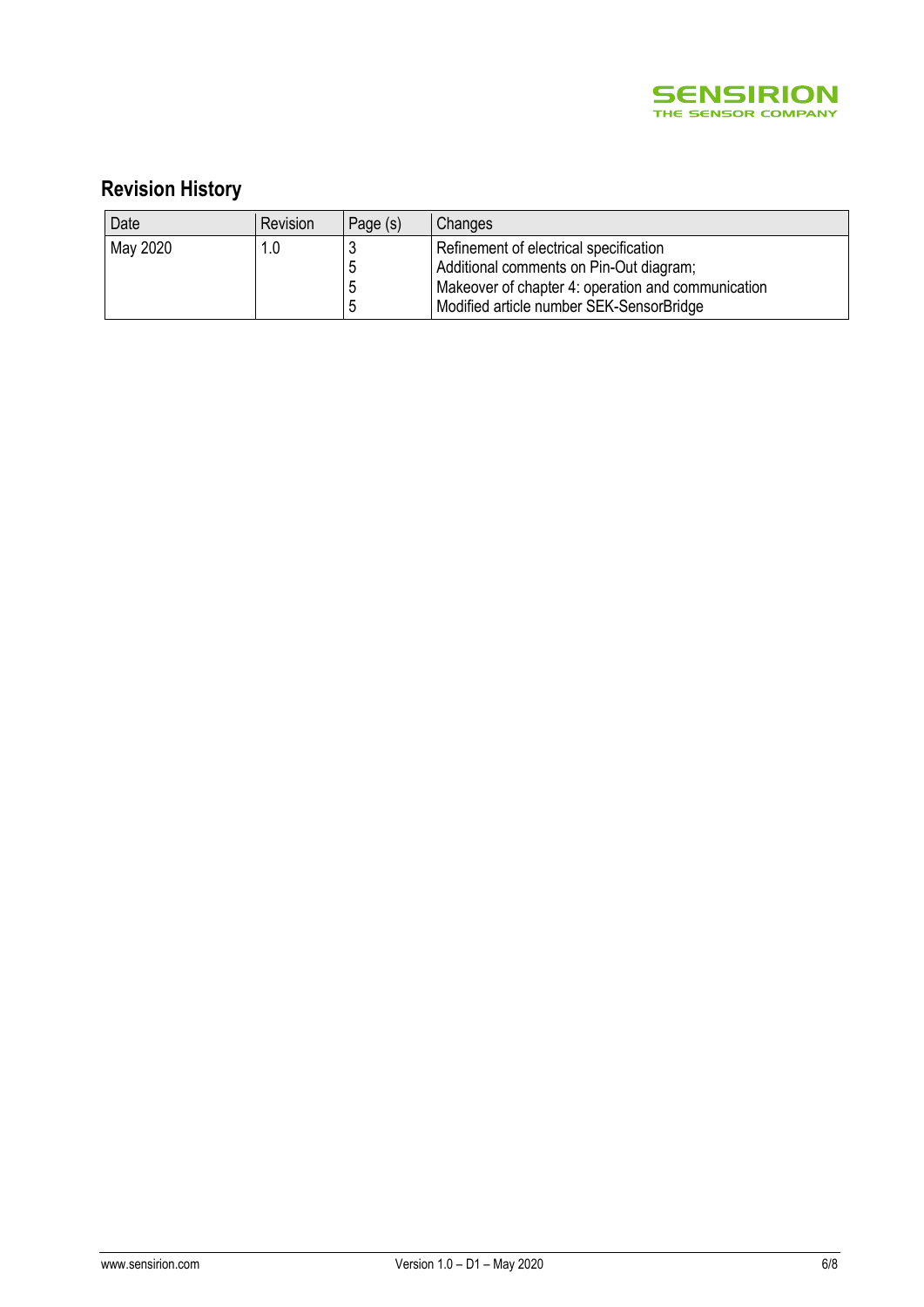

### **7 Important Notices**

#### **7.1 Warning, Personal Injury**

**Do not use this product as safety or emergency stop devices or in any other application where failure of the product could result in personal injury. Do not use this product for applications other than its intended and authorized use. Before installing, handling, using or servicing this product, please consult the data sheet and application notes. Failure to comply with these instructions could result in death or serious injury.**

If the Buyer shall purchase or use SENSIRION products for any unintended or unauthorized application, Buyer shall defend, indemnify and hold harmless SENSIRION and its officers, employees, subsidiaries, affiliates and distributors against all claims, costs, damages and expenses, and reasonable attorney fees arising out of, directly or indirectly, any claim of personal injury or death associated with such unintended or unauthorized use, even if SENSIRION shall be allegedly negligent with respect to the design or the manufacture of the product.

#### **7.2 ESD Precautions**

The inherent design of this component causes it to be sensitive to electrostatic discharge (ESD). To prevent ESD-induced damage and/or degradation, take customary and statutory ESD precautions when handling this product. See application note "ESD, Latchup and EMC" for more information.

#### **7.3 Warranty**

SENSIRION warrants solely to the original purchaser of this product for a period of 12 months (one year) from the date of delivery that this product shall be of the quality, material and workmanship defined in SENSIRION's published specifications of the product. Within such period, if proven to be defective, SENSIRION shall repair and/or replace this product, in SENSIRION's discretion, free of charge to the Buyer, provided that:

- notice in writing describing the defects shall be given to SENSIRION within fourteen (14) days after their appearance;
- such defects shall be found, to SENSIRION's reasonable satisfaction, to have arisen from SENSIRION's faulty design, material, or workmanship; ▪ the defective product shall be returned to SENSIRION's factory at the Buyer's expense; and
- the warranty period for any repaired or replaced product shall be limited to the unexpired portion of the original period.

This warranty does not apply to any equipment which has not been installed and used within the specifications recommended by SENSIRION for the intended and proper use of the equipment. EXCEPT FOR THE WARRANTIES EXPRESSLY SET FORTH HEREIN, SENSIRION MAKES NO WARRANTIES, EITHER EXPRESS OR IMPLIED, WITH RESPECT TO THE PRODUCT. ANY AND ALL WARRANTIES, INCLUDING WITHOUT LIMITATION, WARRANTIES OF MERCHANTABILITY OR FITNESS FOR A PARTICULAR PURPOSE, ARE EXPRESSLY EXCLUDED AND DECLINED.

SENSIRION is only liable for defects of this product arising under the conditions of operation provided for in the data sheet and proper use of the goods. SENSIRION explicitly disclaims all warranties, express or implied, for any period during which the goods are operated or stored not in accordance with the technical specifications.

SENSIRION does not assume any liability arising out of any application or use of any product or circuit and specifically disclaims any and all liability. including without limitation consequential or incidental damages. All operating parameters, including without limitation recommended parameters, must be validated for each customer's applications by customer's technical experts. Recommended parameters can and do vary in different applications.

SENSIRION reserves the right, without further notice, (i) to change the product specifications and/or the information in this document and (ii) to improve reliability, functions and design of this product.

Copyright© 2018, by SENSIRION. CMOSens® is a trademark of Sensirion All rights reserved